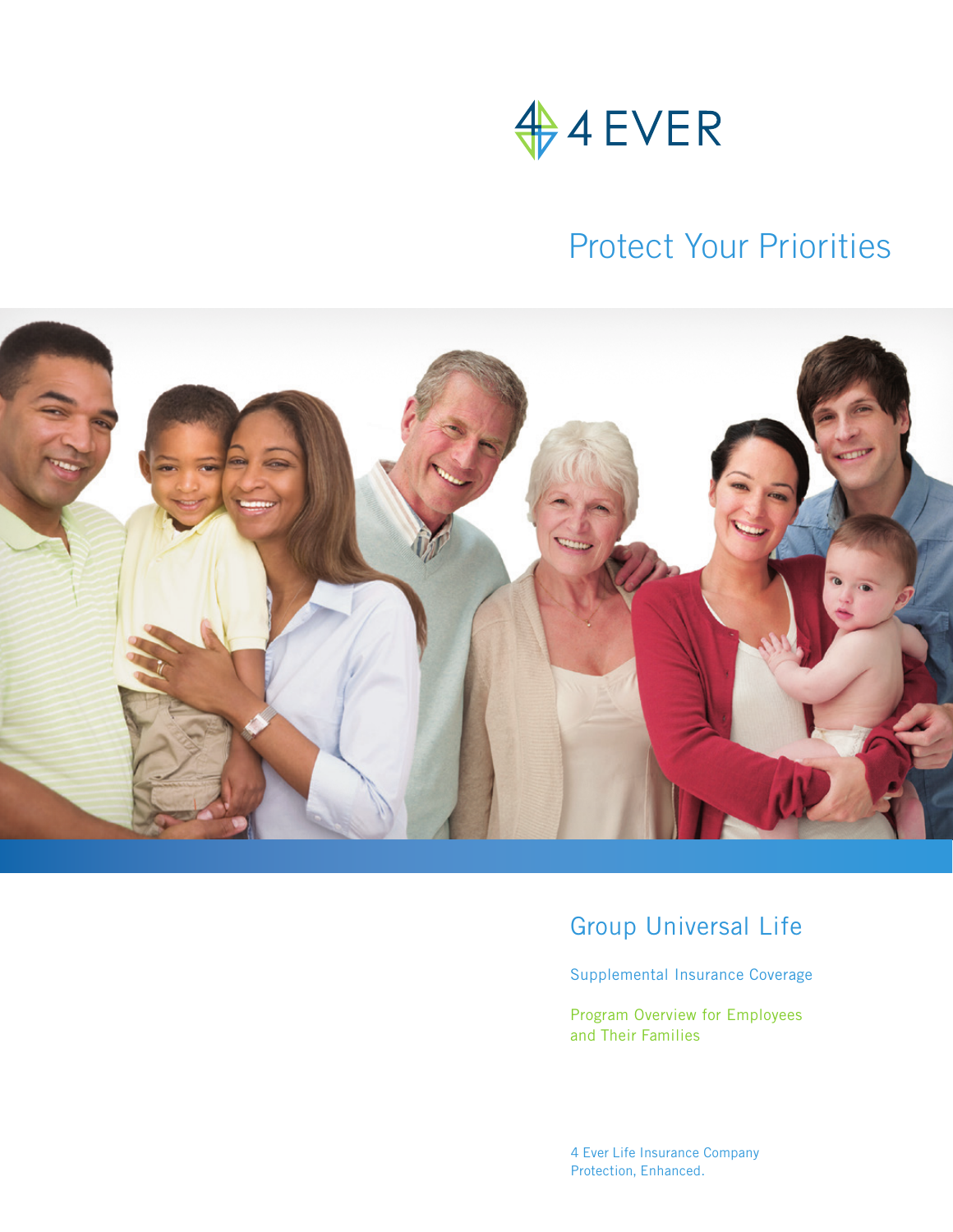## Find Out More

| <b>F</b> nrollment       |   |
|--------------------------|---|
| Eligibility              | 3 |
| Cash Accumulation        | 4 |
| Plan Usage               | 5 |
| <b>Estimating Needs</b>  | 6 |
| <b>Calculating Costs</b> |   |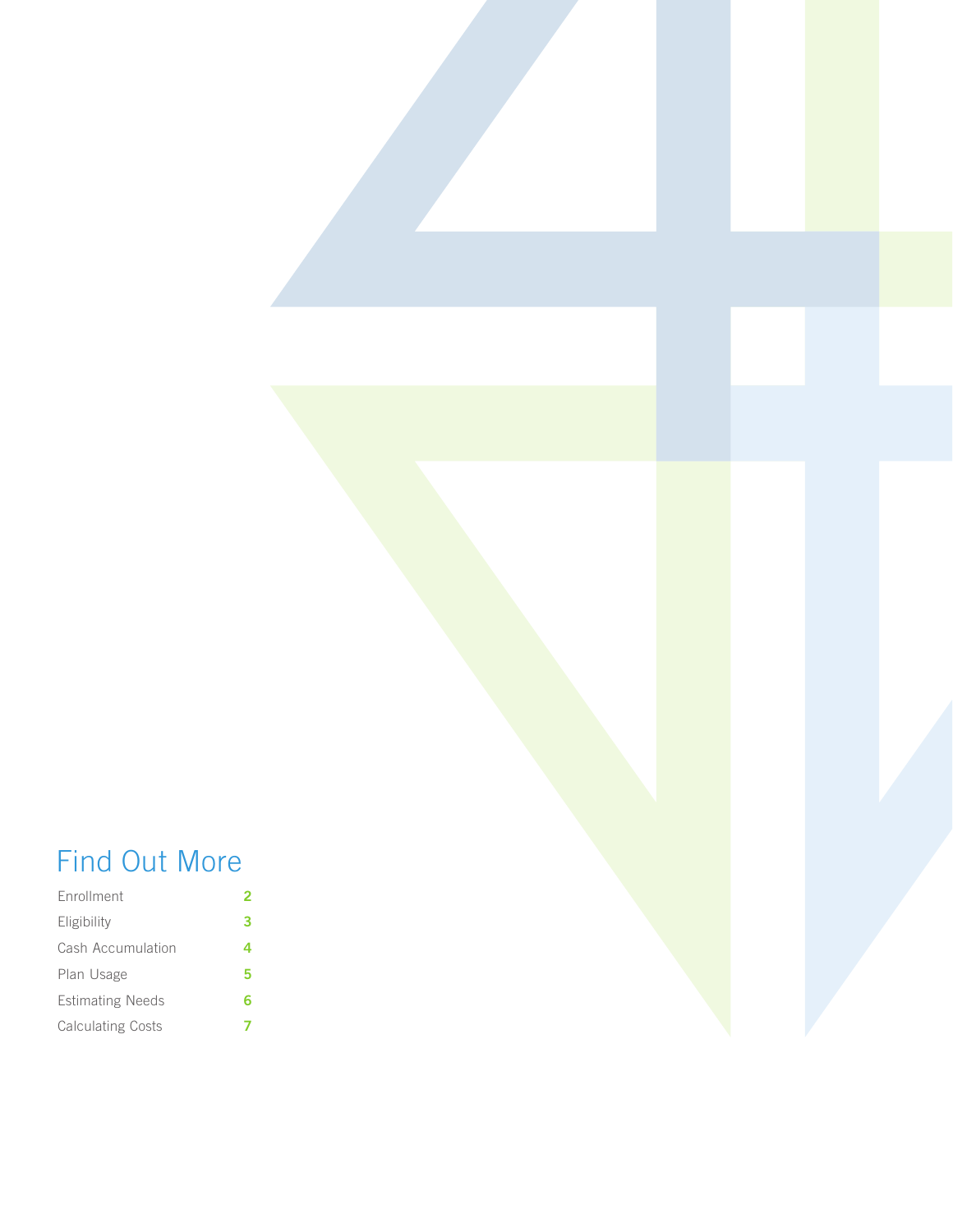

## Protect Your Priorities

You have a number of priorities in your life—people who count on you; responsibilities and obligations; and goals you want to meet.

When you think of who is important to you, you likely want to do what you can to provide for them now—and protect them against anything that may happen in the future.

The simple fact is we each make decisions about our priorities and what should happen if we are no longer around. You may leave behind debts for a home, car, or credit cards. Or the expense of a funeral or hospital stay. Or you may leave behind financial goals that you have set for your family, such as staying in their home, attending college, and maintaining a familiar lifestyle.

Whatever is important in your life, Group Universal Life insurance is an opportunity to provide for and protect your priorities.

### Prepare for the Unpredictable

Group Universal Life lets you prepare for the future in two ways. Because it is life insurance coverage, it allows you to protect your family and their financial goals. Group Universal Life insurance also has an optional cash accumulation account that allows you to save for immediate or long-term goals. Both features are combined in one simple, flexible package that lets you adjust coverage as you need. Increase benefits for new family members. Reduce coverage as family members age.

Group Universal Life also offers the convenience of payroll deduction at affordable group rates. And it is yours whether you leave the company or retire, as long as the group policy is still in effect.

## Put It Into Practice

When it comes to your priorities, why procrastinate? There are a number of reasons to act today. The sooner you enroll, the sooner your money works for you in the cash accumulation account, and the sooner you can meet your goals.

But most of all, you know your priorities. Why put off providing for them now and protecting them in the future?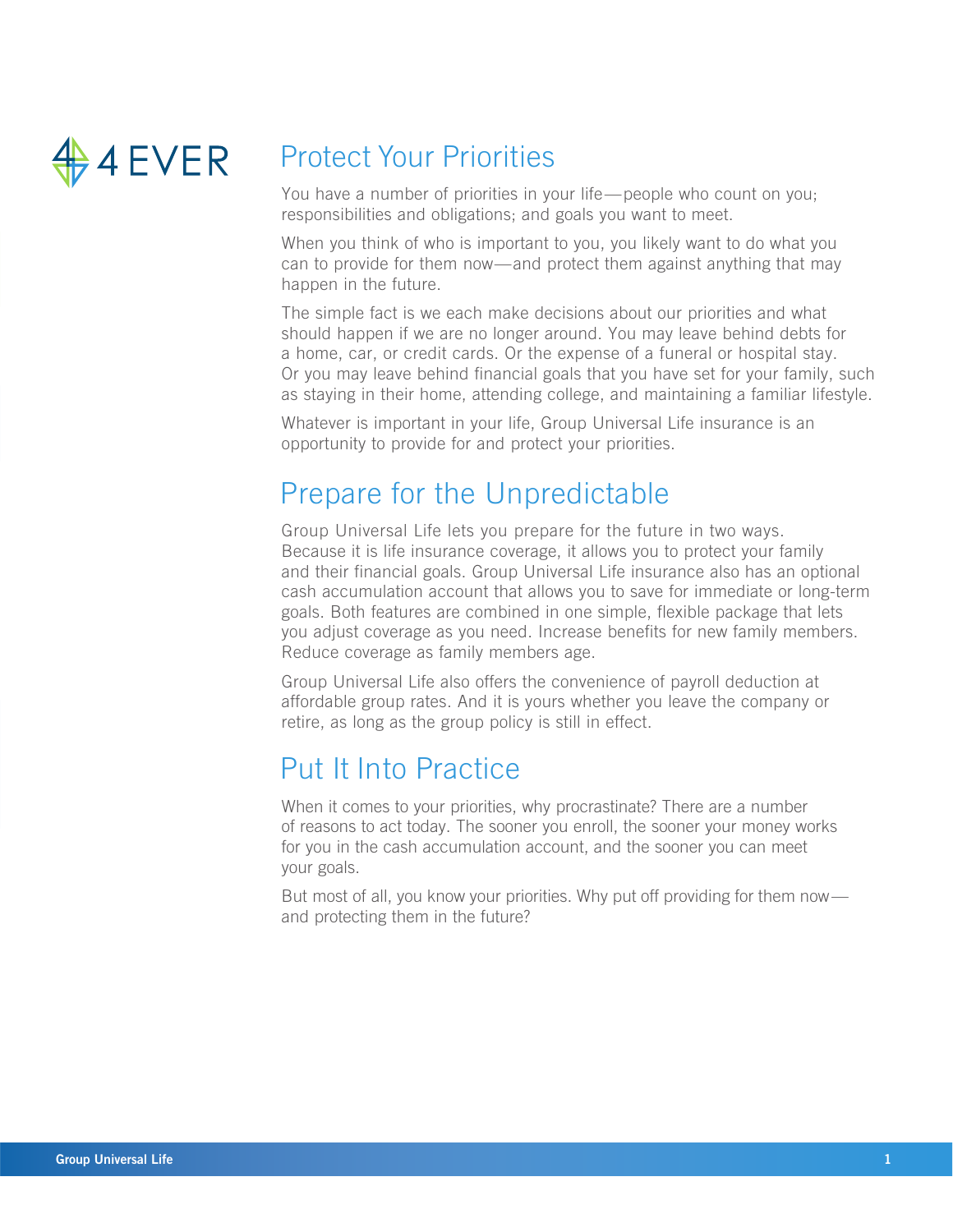

Enrollment

You can enroll for coverage for yourself, your spouse<sup>3</sup>, and dependent children at any time, as long as you are an active employee, and the group policy is still in effect. Certain events allow you to apply for coverage with limited or no underwriting. These include:

- Enroll yourself, your spouse<sup>3</sup>, and/or your children within 31 days of your initial eligibility date.
- Enroll your new spouse<sup>3</sup> within 31 days of marriage/civil union or establishment of a domestic partnership.<sup>3</sup>
- **O** Enroll your first newborn child within 45 days of birth or adoption (your child must be at least 14 days old). Additional newborns and newly adopted children are automatically covered at 14 days.

If you apply at another time, you will be considered a late entrant. You will need to complete a statement of health form, undergo a paramedical exam, and receive underwriter approval for coverage to be effective. $<sup>1</sup>$ </sup>

## Enrollment

- 1. Fill in all required information about you, as an employee.
- 2. Select the amount of coverage you want, as a multiple of your annual base pay.
	- **O** Decide whether or not you want the accidental death benefit.
	- **O** Fill in the cash accumulation amount you want.
- 3. Select spouse<sup>3</sup> coverage and complete information about your spouse.<sup>3</sup>
	- **O** Decide whether or not you want the accidental death benefit for your spouse.<sup>3</sup>
	- **O** Fill in the cash accumulation amount you want for your spouse.<sup>3</sup>
- 4. Select child(ren)'s coverage.
- 5. Answer applicable medical questions.
- 6. Designate your and/or your spouse's<sup>3</sup> beneficiaries.
- 7. Indicate your Social Security number, then follow the instructions provided on the website for processing.

## **Definitions**

#### Accidental Death

Death that is the direct result (independent of all other causes) of a bodily injury caused by an accident that occurs while you are insured under the Group Universal Life program and that occurs no more than 90 days after the date of the accident. Accidental death does not include loss of life resulting from bodily or mental infirmity; disease, ptomaines or bacterial infections; medical or surgical treatment; suicide or attempted suicide; self-inflicted injury; use of a controlled substance; war or warlike action, even in time of peace; and noncommercial air travel.

#### Actively at Work

An individual is regularly working full days (or in the case of parttime employees, their normal working hours) and is physically able to perform all duties of one's occupation at the employer's business establishment or at some other location to which the employer's business requires travel.

#### Annual Base Pay

Annual base pay is the employee's annual earnings as defined in your Certificate of Insurance.

#### Controlled Substance

Any substance defined as such in Title II of the Federal Comprehensive Drug Abuse Prevention and Control Act of 1970 as it is now and as it may be amended.

#### Hospitalized

Inpatient confinement for hospital care, hospice care, or care in an intermediate or long-term care facility. It also includes outpatient care for chemotherapy or radiation therapy.

#### Late Entrant

An applicant enrolling for Group Universal Life coverage after a program-established enrollment period has passed.

#### Life Insurance Coverage

The stated amount of life insurance benefit provided on the employee's life or the life of the employee's spouse<sup>3</sup> or child.

#### Perform Normal Activities

An individual is not hospitalized, nor confined at home for a sickness or injury, and not receiving or entitled to receive disability or sick pay income from any source due to any such illness or injury.

<sup>1</sup> Mercer Health & Benefits Administration LLC (Mercer Voluntary Benefits) will mail a Statement of Health form to the employee address shown on the enrollment form.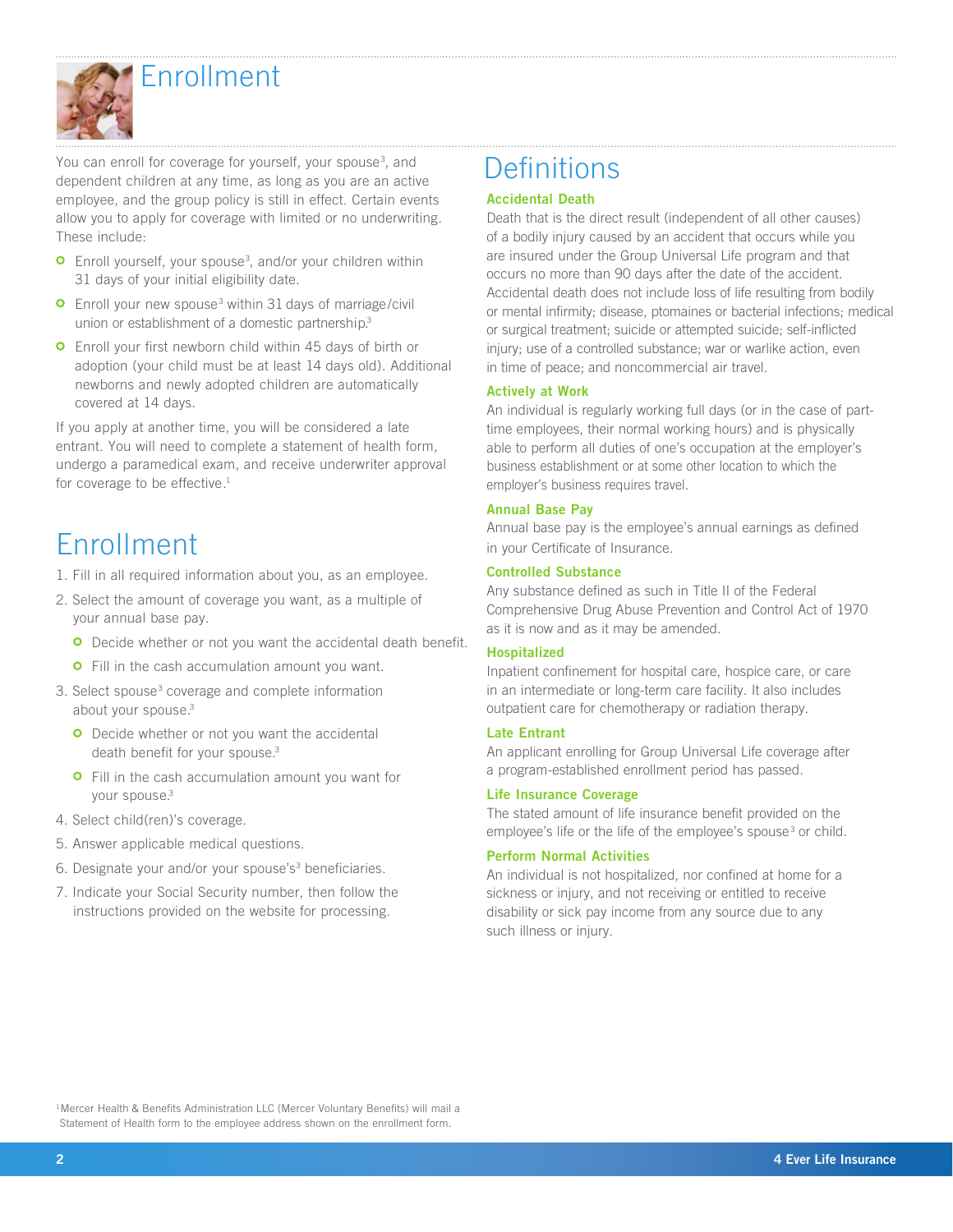

|                                                | You …                                                                                                                | Your Spouse <sup>3</sup>                                                                                                         | Your Child(ren)                                                                                                                              |
|------------------------------------------------|----------------------------------------------------------------------------------------------------------------------|----------------------------------------------------------------------------------------------------------------------------------|----------------------------------------------------------------------------------------------------------------------------------------------|
| <b>Requirements for</b><br><b>Enrolling in</b> | Must be a full-time or regular<br>part-time employee.                                                                | May enroll only if you enroll.<br>Must be able to perform                                                                        | May enroll when you or your<br>spouse <sup>3</sup> enrolls. Only one parent                                                                  |
| <b>Group Universal Life</b>                    | Must be actively at work on<br>both the date the enrollment<br>form is signed and the effective<br>date of coverage. | normal activities on the date<br>the enrollment form is signed.<br>If employed by the same<br>company or affiliated              | may elect child(ren)'s coverage.<br>Must be your and your spouse's <sup>3</sup> ,<br>natural children, stepchildren, or<br>adopted children. |
|                                                | Must not have been hospitalized,<br>except for well-baby delivery,                                                   | organization, may enroll as<br>a spouse <sup>3</sup> or an employee,                                                             | Must be at least 14 days old<br>and under age 26.                                                                                            |
|                                                | during the 90-day period prior<br>to the date the enrollment form<br>is signed.                                      | but not both.<br>Must not have been hospitalized.<br>except for well-baby delivery,                                              | Must be able to perform normal<br>activities on the date the<br>enrollment form is signed.                                                   |
|                                                |                                                                                                                      | during the 90-day period prior<br>to the date the enrollment form<br>is signed.                                                  | Must not have been hospitalized,<br>except for well-baby delivery, during<br>the 90-day period prior to the date                             |
|                                                |                                                                                                                      | Note: You, the employee,<br>must be actively at work and<br>able to perform normal activities<br>on both the date the enrollment | the enrollment form is signed.<br>Note: You, the employee, must<br>be actively at work and able                                              |
|                                                |                                                                                                                      | form is signed and the effective<br>$\blacksquare$                                                                               | to perform normal activities on<br>both the date the enrollment                                                                              |

| <b>Coverage Amounts</b> | 1 to 6 times annual base pay in<br>half increments<br>Minimum: \$10,000 or 1 times<br>annual base pay, whichever is<br>greater<br>Maximum: \$1,500,000 | Minimum: \$10,000<br>Maximum: up to 2 times<br>employee's annual base pay,<br>not to exceed \$100,000                                                                                                                  | $$10,000$ on each child-<br>rate covers all eligible children<br>regardless of how many<br>are insured             |
|-------------------------|--------------------------------------------------------------------------------------------------------------------------------------------------------|------------------------------------------------------------------------------------------------------------------------------------------------------------------------------------------------------------------------|--------------------------------------------------------------------------------------------------------------------|
| <b>Effective Dates</b>  |                                                                                                                                                        | If you applied for coverage and did not need to complete a statement of health form or receive underwriter<br>approval, coverage is effective the first day of the month in which your first payroll deduction begins. |                                                                                                                    |
|                         | 4 Ever Life Insurance Company.                                                                                                                         | All other coverage is effective on the first of the month after coverage is approved by                                                                                                                                |                                                                                                                    |
|                         |                                                                                                                                                        |                                                                                                                                                                                                                        | Upon approval, you will be mailed a confirmation letter and a Certificate of Insurance that explain your benefits. |

date of coverage.

form is signed and the effective

date of coverage.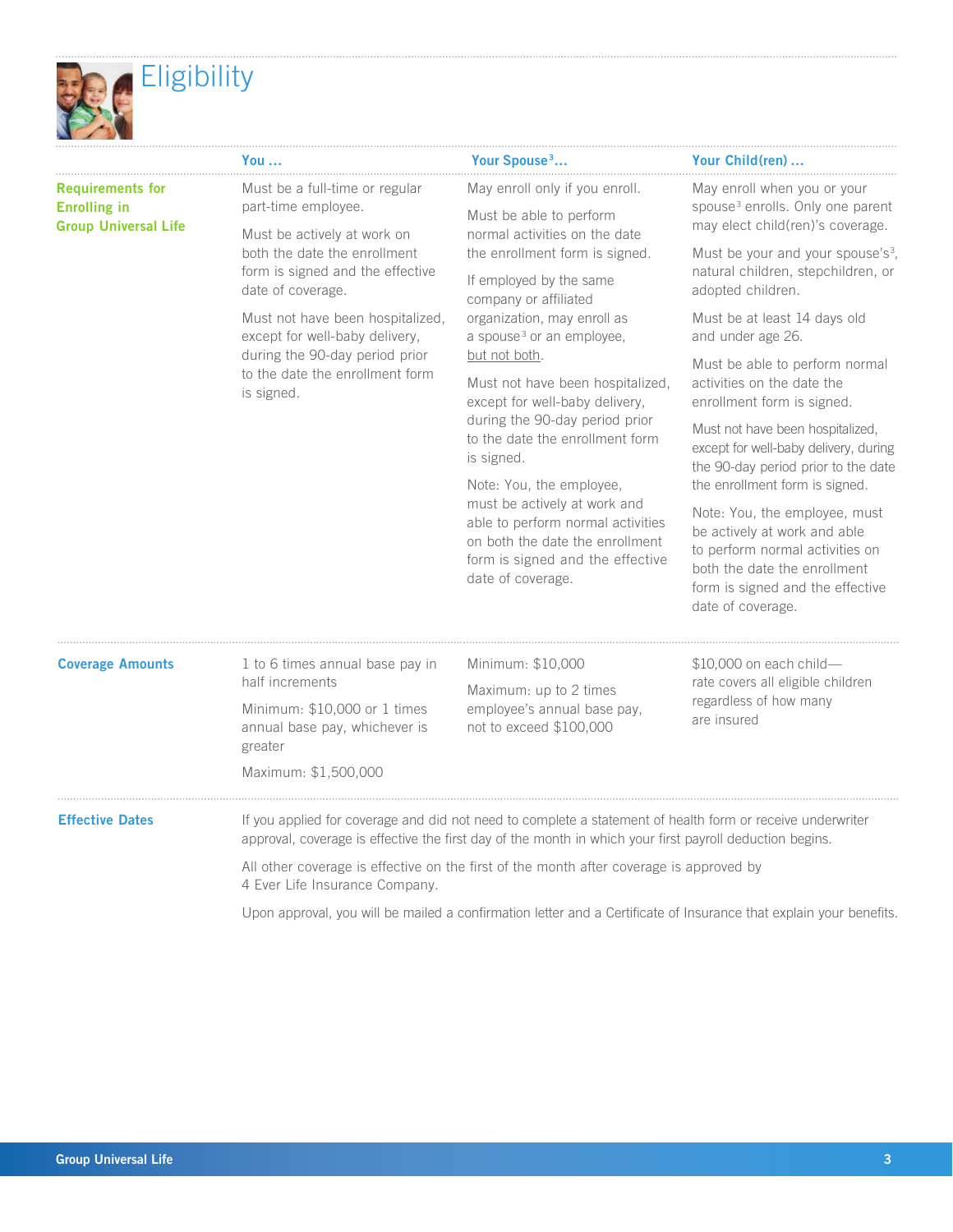

## Cash Accumulation

The insured may contribute extra premium—over and above the cost of the life insurance face amount—into a cash accumulation account earning tax-deferred interest. No minimum contributions are required, and you may start and stop contributions at any time. Contribution limits are based on the insured's age and level of face coverage elected. New contributions are subject to premium tax.

#### $\overline{1}$ ) The Value of Tax-Deferred Interest  $\overline{2}$ \$100 Monthly Cash Contribution



The example assumes a level \$100 monthly contribution with no withdrawals. Interest is credited at 4% effective annual yield; 28% federal and 5% state income tax on interest credited to the taxable program.

Chart three shows that 4 Ever Life's GUL program cash accumulation interest rates continuously outperform other traditional savings vehicles.

#### Cash Accumulation Interest Rate History 3





#### Easy Accessibility to Your Money

You may withdraw cash at any time and for any reason without penalties or withdrawal fees. You may also take a loan against the value in your cash accumulation account and continue to earn interest on the borrowed amount. The minimum withdrawal or loan is \$200. The choice is yours—contact Mercer Voluntary Benefits for processing.

#### Cash Withdrawal Tax Liability Assuming \$130/Month Premium/Fees for a Period of 5 Years

| <b>Total Premium/Fees Paid</b>                                                                                                           | <b>Tax Implications Upon</b>                                                                                                                                                                            |
|------------------------------------------------------------------------------------------------------------------------------------------|---------------------------------------------------------------------------------------------------------------------------------------------------------------------------------------------------------|
| Life Insurance<br><b>Premium/Fees</b><br>\$30/mo.<br>60 mos.<br>$\times$<br>\$1,800                                                      | <b>Withdrawal of Cash</b><br>At the time of a cash withdrawal<br>compare the following:<br>Total premium/fees paid = $$7,800$<br>Cash accumulation fund<br>balance including interest = $$6,360$        |
| <b>Cash Accumulation Fund</b><br><b>Contribution Premium</b><br>\$100/mo.<br>60 mos.<br>X<br>\$6,000                                     | No Tax Liability<br>If the total premium/fees paid is<br>more than the cash accumulation<br>fund balance including interest,<br>there is no tax liability.                                              |
| <b>Total</b><br>\$1,800<br>\$6,000<br>$^{+}$<br>\$7,800<br><b>Cash Accumulation Fund</b><br><b>Balance Including Interest</b><br>\$6,000 | <b>Tax Liability</b><br>If the total premium/fees paid is<br>less than the cash accumulation<br>fund balance including interest.<br>there is tax liability-but only for<br>the difference between them. |

\$ 360 (interest earned) \$6,360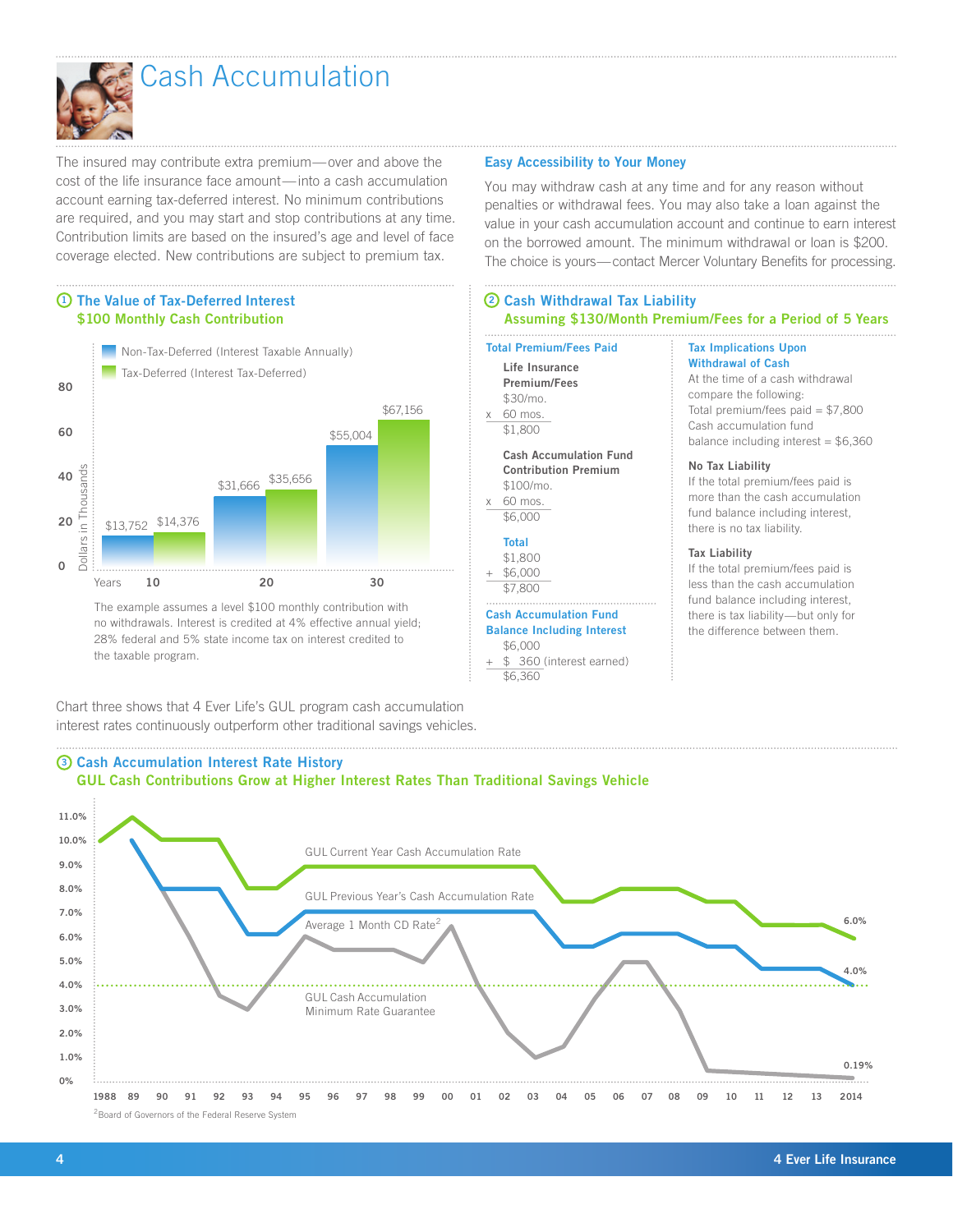

## Plan Usage

As you experience changes in your life and your family, keep the following in mind regarding your Group Universal Life insurance—you may need to adjust your coverage.

#### Evaluate Your Coverage

Every year you will receive a statement for the prior year. It shows your coverage amounts and your cash account balance. You may make changes to your coverage and cash contributions as you need.

#### Leave the Company

Your Group Universal Life coverage is yours even if you leave the company, as long as the group policy is in effect. You will be billed directly for your cost of coverage at portable rates. Any contributions you make to the cash accumulation account may also be included in this payment.

#### Retirement

You can keep your Group Universal Life coverage if you retire, as long as the group policy is in effect. You will be billed directly for the cost of coverage and any contributions you make to the cash accumulation account.

#### Separation, Divorce, or Dissolution of Civil Union or Domestic Partnership3

Your spouse<sup>3</sup> may be able to continue his or her coverage in the event of separation, divorce, or dissolution of civil union<sup>3</sup> or domestic partnership<sup>3</sup>. Contact Mercer Voluntary Benefits for information.

#### Convert or Continue Child's Coverage

When your child is no longer eligible for child coverage, he or she can apply for an increase in coverage up to five times the \$10,000 children's rider, as long as the group policy is still in effect. This increased coverage may be purchased at the group rates then in effect. The adult child will be issued a Group Universal Life certificate and will be eligible to contribute to a cash accumulation account. The request for coverage must be made in writing to Mercer Voluntary Benefits within 90 days of the date the child is no longer covered by the child rider.

A child conversion is not available for a disabled child. Children's coverage may be continued for a disabled child as a rider to the existing adult Group Universal Life certificate. The child rider may remain in effect as long as the employee or spouse<sup>3</sup> maintains coverage. Please contact Mercer Voluntary Benefits to request continued coverage for a disabled child.

#### Terminal Illness

An employee or spouse<sup>3</sup> diagnosed with a terminal illness with a prognosis of less than 12 months, may take an advance payout prior to death—up to 50% of the life insurance coverage amount. \$20,000 minimum coverage is required. The payout to the beneficiary will be reduced by the amount of the advance. Premium payments must be continued following a payout to keep the Group Universal Life coverage in force.

#### Other Life Changes

Your life will likely change in many ways over the course of owning this certificate. To keep your coverage at an appropriate level for you, and to keep records accurate, contact Mercer Voluntary Benefits if you experience any of the following:

- **O** Marriage or civil union<sup>3</sup>
- **O** Legal or employer-recognized domestic partnership<sup>3</sup>
- **O** Divorce, dissolution of civil union or domestic partnership<sup>3</sup>
- **O** Become a parent
- **O** Retire
- **O** Change your name
- **o** Change your address
- **o** Change employers
- **o** Want to change coverage amount
- **O** Want to change your beneficiary
- **O** Want to change your cash contribution
- **O** Want information about your cash accumulation account balance, loans, and withdrawals
- **o** Want information about the current interest rate credited to your cash accumulation account
- **O** Change from payroll deduction to direct billing

#### For Further Assistance with Your Group Universal Life Coverage,

please contact a Mercer Voluntary Benefits customer service representative at 1-800-621-2358,

8 a.m. to 5 p.m., Central time.

This communication material is not a contract; it is a brief description of the benefits of the program and contains references to concepts that have legal, accounting, and tax implications. If you elect coverage, you will receive a Certificate of Insurance outlining the full terms, conditions, and limitations of your coverage. Our comments are intended to convey our general understanding of applicable provisions, but are not intended as a legal opinion. Since we cannot serve as a tax advisor, we recommend you consult your personal financial advisor. Subsequent developments in the law may impact the benefits described. Please keep this summary of program provisions with your other records. In all cases, the actual insurance policy will govern.

#### 3Disclaimer related to Marriage/Civil Unions/Domestic Partnerships

Spouse definition: means your spouse in a legally recognized union of two people. Spouse includes your civil union and domestic partner.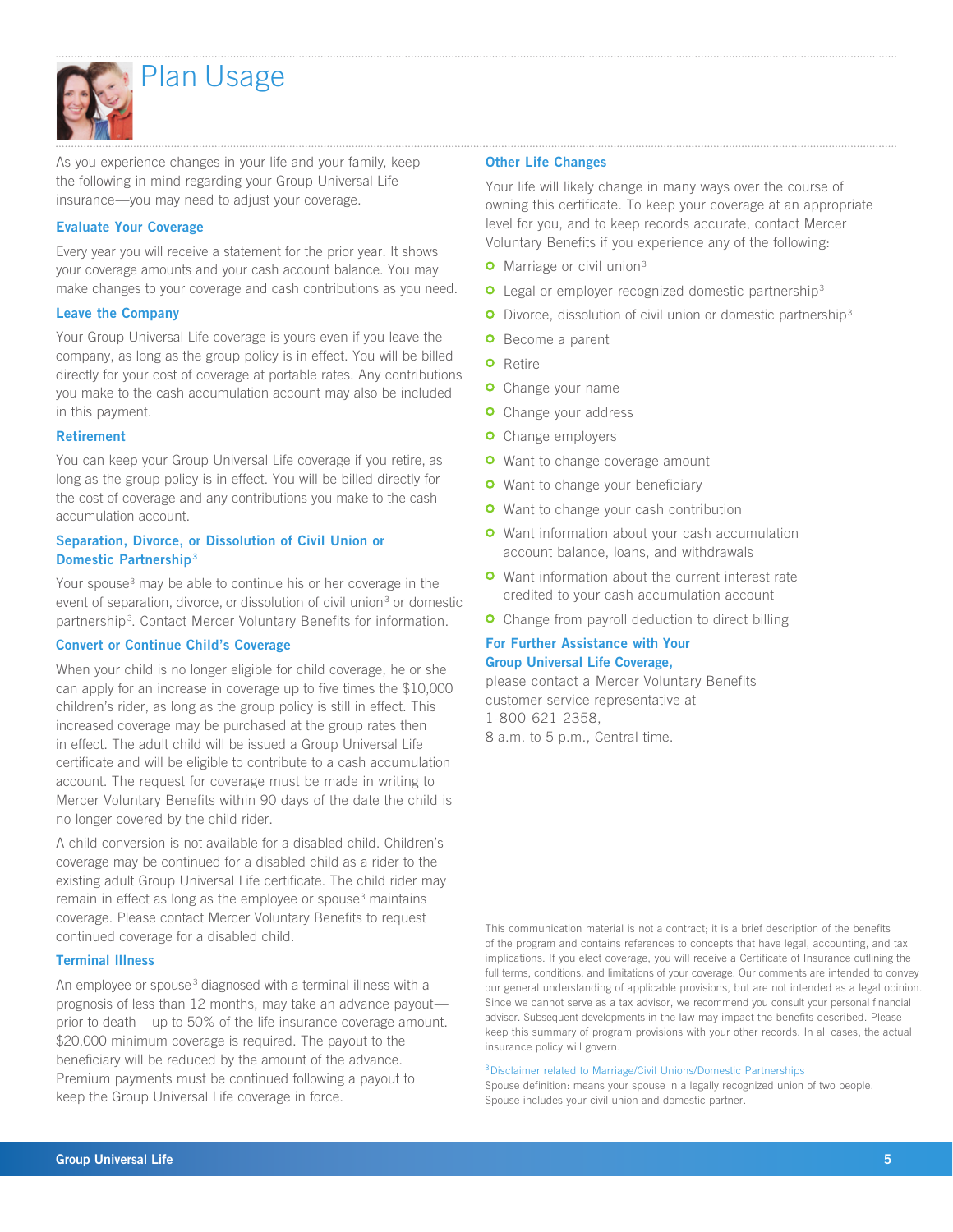|    |                                                                                                                                                                                                   |                                                  |    | <b>Example</b> |     |            |
|----|---------------------------------------------------------------------------------------------------------------------------------------------------------------------------------------------------|--------------------------------------------------|----|----------------|-----|------------|
|    | <b>Annual Expenses</b>                                                                                                                                                                            | Monthly Expenses                                 |    | $\mathcal{F}$  |     | 2.000      |
|    | Estimate your total monthly expenses. Include mortgage <sup>4</sup>                                                                                                                               | Months                                           | 12 |                |     | -12        |
|    | or rent, home and car maintenance, childcare, clothing,<br>food, medical expenses, loan payments, insurance, taxes,<br>and utilities. Multiply this amount by 12 to find your<br>Annual Expenses. | <b>Annual Expenses</b>                           |    | -S             |     | 24,000     |
| 2) | <b>Ongoing Expenses</b>                                                                                                                                                                           | Annual Expenses                                  |    |                |     | 24,000     |
|    | Enter your Annual Expenses from above. Multiply this amount                                                                                                                                       | Survivor Years                                   |    |                |     | 10         |
|    | by the number of years these expenses would need to be paid<br>by your survivors. These are your Ongoing Expenses.                                                                                | <b>Ongoing Expenses</b>                          |    |                |     | 240,000    |
| 3) | <b>Future Expenses</b>                                                                                                                                                                            | Funeral/Etc.                                     |    |                |     | 15,000     |
|    | Estimate one-time future expenses, including funeral costs,                                                                                                                                       | Emergencies                                      |    |                | $+$ | 5,000      |
|    | medical charges, estate taxes, and estate settlement fees.                                                                                                                                        | Education                                        |    | S.             |     | $+ 60.000$ |
|    | Also include emergency funds and college expenses for your<br>children. If you want your family to be debt-free, include the                                                                      | Mortgage <sup>4</sup>                            |    |                |     |            |
|    | balance of your mortgage <sup>4</sup> and any other loans. Add these                                                                                                                              | Other                                            |    |                |     |            |
|    | together to find your Future Expenses.                                                                                                                                                            | <b>Future Expenses</b>                           |    |                |     | 80,000     |
| 4) | <b>Life Insurance Coverage Needed</b>                                                                                                                                                             | <b>Ongoing Expenses</b>                          |    |                |     | 240,000    |
|    | Add your Ongoing Expenses and Future Expenses from                                                                                                                                                | Future Expenses                                  |    |                |     | 80,000     |
|    | above to find your Total Survivor Expenses.                                                                                                                                                       | <b>Total Survivor Expenses = <math>\$</math></b> |    | $\mathcal{F}$  |     | 320,000    |

 Combine existing assets that may be used to lower your family's debt or help support them. Be sure to include other life insurance coverage, savings, and any other liquid assets to find your Total Assets.

 Next subtract Total Assets from Total Survivor Expenses to find the approximate amount of life insurance coverage you may need to provide for your survivors.

#### Multiple of Annual Base Pay<sup>5</sup>

Divide Total Coverage Amount by your Annual Base Pay and round up to the next number in half increments from 1 to 6 to find the multiple of coverage you may need. If this number is greater than 6, the multiple should be 6.

4You may include your mortgage payment in part one or include the total amount required to pay off the balance in part three. Include in one or the other, but not both.

 of the death benefit, inflation rates, or taxes payable on interest earned. This worksheet is only a guide. You may wish to consult your financial advisor regarding the appropriate amount of life insurance needed.

# 5This worksheet does not assume interest earned on the unused portion



### Estimating Needs

The following guide may help you determine the approximate amount of life insurance benefits your dependents may need to maintain their current standard of living without your income.

| <b>Future Expenses</b>                         | $=$ |    | 80.0                   |
|------------------------------------------------|-----|----|------------------------|
| <b>Ongoing Expenses</b>                        |     |    | 240,000                |
| <b>Future Expenses</b>                         |     | \$ | 80,000<br>\$<br>$^{+}$ |
| <b>Total Survivor Expenses =</b>               |     | \$ | 320,000<br>\$          |
| Other Life Insurance                           |     |    | 110,000<br>\$          |
| Savings                                        |     | \$ | 20,000<br>\$<br>$^{+}$ |
| Misc. Assets                                   |     |    | 40,000<br>$+$          |
| <b>Total Assets</b>                            |     |    | 170,000<br>\$          |
| <b>Total Survivor Expenses</b>                 |     | \$ | 320,000<br>\$.         |
| <b>Total Assets</b>                            |     | \$ | $-170,000$<br>\$       |
| <b>Total Coverage Amount = <math>\$</math></b> |     |    | 150,000                |
|                                                |     |    |                        |

| <b>Total Coverage Amount</b> |     |                            |       | 150.000<br> |  |
|------------------------------|-----|----------------------------|-------|-------------|--|
| Annual Base Pay              |     |                            |       | 45.000<br>  |  |
| <b>Annual Expenses</b>       | $=$ | ************************** | $=$ 5 | 346.        |  |
|                              |     |                            |       |             |  |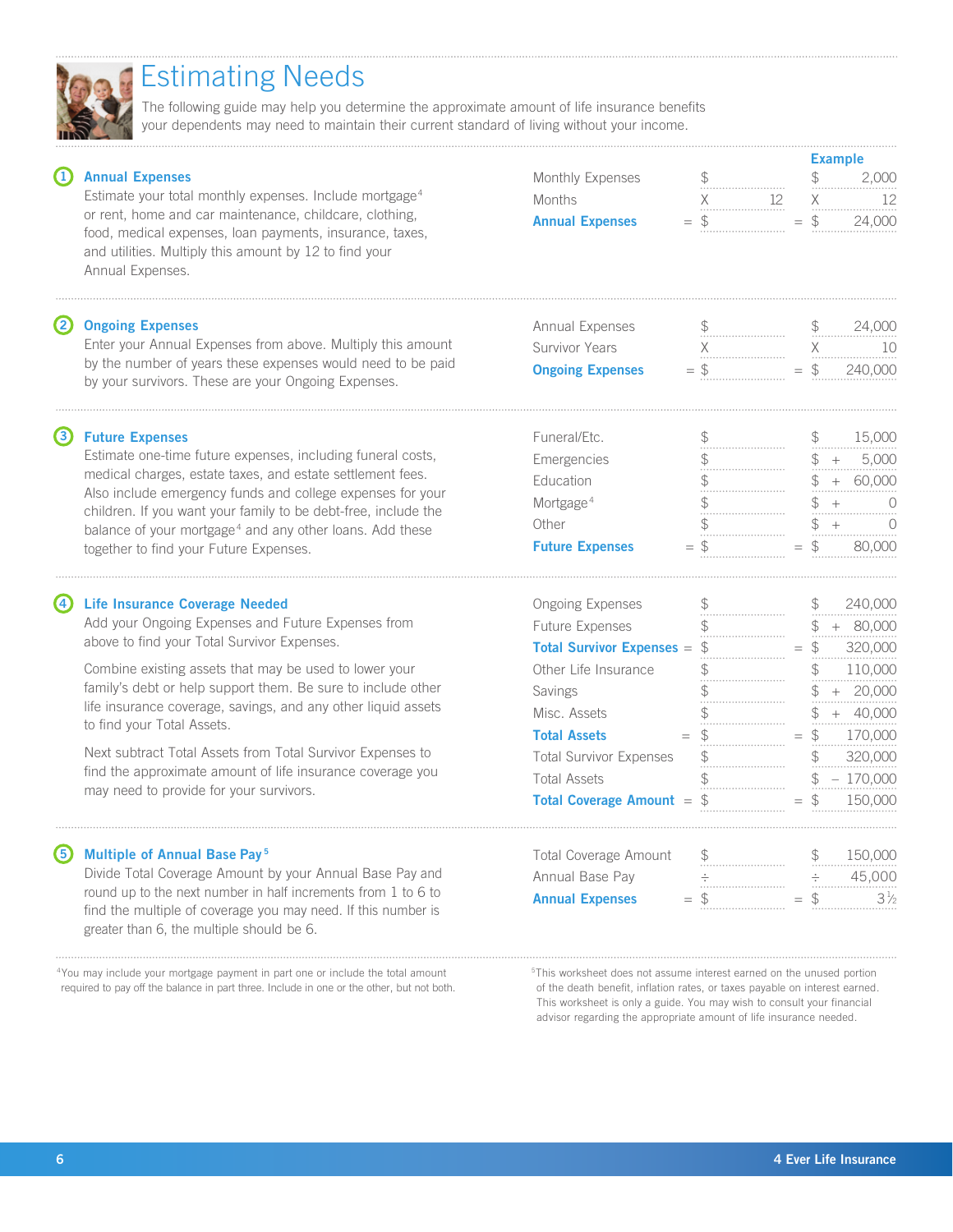

## Calculating Costs

This worksheet is designed to calculate deductions for monthly payroll. The examples below use sample rates. Please refer to the premium rate tables, included in your enrollment packet, for the actual rates and contribution amounts.

#### A Choose Employee Coverage

Multiply 1,  $1\frac{1}{2}$ , 2,  $2\frac{1}{2}$ , 3,  $3\frac{1}{2}$ , 4,  $4\frac{1}{2}$ , 5,  $5\frac{1}{2}$ , or 6 times your annual base pay and round up to the next higher \$1,000 increment if multiple of annual base pay is not evenly divisible by \$1,000—maximum of \$1,500,000. Remember your optional accidental death benefit.

#### Example

| 45,000          | $3\frac{1}{2}$<br>$=$ \$ 157,500<br>$\times$ |                          | round up = $$158,000$ ,   | $11.000 = 158$ x \$ .11 |                                    | 17.38        |
|-----------------|----------------------------------------------|--------------------------|---------------------------|-------------------------|------------------------------------|--------------|
| annual base pay | multiple                                     | if not                   | coverage                  | coverage                | sample rate                        | monthly cost |
|                 | of annual<br>base pay                        | divisible<br>by \$1,000  | amount                    | units                   | X With accidental<br>death benefit | of insurance |
|                 |                                              |                          |                           |                         |                                    |              |
|                 |                                              |                          |                           |                         |                                    |              |
| annual base pay | $=$ S<br>multiple                            | round $up = $$<br>if not | $/$ \$1,000 =<br>coverage | coverage                | see rate                           | monthly cost |
|                 | of annual                                    | divisible                | amount                    | units                   | table                              | of insurance |

#### **B** Select Spouse<sup>3</sup> Coverage

Choose life insurance coverage in \$1,000 units up to 2 times your annual base pay, not to exceed \$100,000. If 2 times your annual base pay is not evenly divisible by \$1,000, round up to the next \$1,000 increment. Remember your optional spouse<sup>3</sup> accidental death benefit.

#### Example

|          | 50.000   | $$1,000 =$  | 50       | XЪ |                                           | $=$ $\mathcal{P}$ | 5.50         |  |
|----------|----------|-------------|----------|----|-------------------------------------------|-------------------|--------------|--|
| coverage |          |             | coverage |    | sample rate                               |                   | monthly cost |  |
| amount   |          | units       |          |    | <b>⊠</b> With accidental<br>death benefit |                   | of insurance |  |
|          |          | $\$1.000 =$ |          | xЖ |                                           | $=$               |              |  |
|          |          |             |          |    |                                           |                   |              |  |
|          | coverage |             | coverage |    | see rate table                            |                   | monthly cost |  |

#### C Include Children Coverage

Select children coverage. Rate covers all eligible children for \$10,000 per child, regardless of number.

#### D Calculate Maximum Monthly Cash Contributions:

| <b>Example</b>      |              | $\frac{2.02}{x}$ x $\frac{158}{x}$ units = \$ 319.16<br>sample multiply by the<br>maximum number of \$1,000<br>contribution coverage units<br>selected in Section A                                                                                                                                                                                                                                                             | maximum<br>monthly<br>contribution |
|---------------------|--------------|---------------------------------------------------------------------------------------------------------------------------------------------------------------------------------------------------------------------------------------------------------------------------------------------------------------------------------------------------------------------------------------------------------------------------------|------------------------------------|
|                     | see<br>table | multiply by the<br>additional number of \$1,000<br>premium coverage units<br>selected in Section A                                                                                                                                                                                                                                                                                                                              | maximum<br>monthly<br>contribution |
| Spouse <sup>3</sup> | see          | $\frac{1}{2}$ $\frac{1}{2}$ $\frac{1}{2}$ $\frac{1}{2}$ $\frac{1}{2}$ $\frac{1}{2}$ $\frac{1}{2}$ $\frac{1}{2}$ $\frac{1}{2}$ $\frac{1}{2}$ $\frac{1}{2}$ $\frac{1}{2}$ $\frac{1}{2}$ $\frac{1}{2}$ $\frac{1}{2}$ $\frac{1}{2}$ $\frac{1}{2}$ $\frac{1}{2}$ $\frac{1}{2}$ $\frac{1}{2}$ $\frac{1}{2}$ $\frac{1}{2}$<br>multiply by the<br>additional number of \$1,000<br>premium coverage units<br>table selected in Section B | maximum<br>monthly<br>contribution |

#### Example: Child(ren) Rate \$ 1.00 monthly cost of insurance

#### E Calculate Total Deduction

#### Cost of Insurance

| Employee                      |                                                                         |
|-------------------------------|-------------------------------------------------------------------------|
| Add \$1.50 Administrative Fee | $\frac{1}{2}$                                                           |
| Spouse <sup>3</sup>           |                                                                         |
| Add \$1.50 Administrative Fee |                                                                         |
| Child(ren)                    | $\mathfrak{S}_{\ldots\ldots\ldots\ldots\ldots\ldots\ldots\ldots\ldots}$ |
|                               |                                                                         |
| <b>Cash Contributions</b>     |                                                                         |
| Employee                      |                                                                         |
| Spouse <sup>3</sup>           | $\mathbb{S}$                                                            |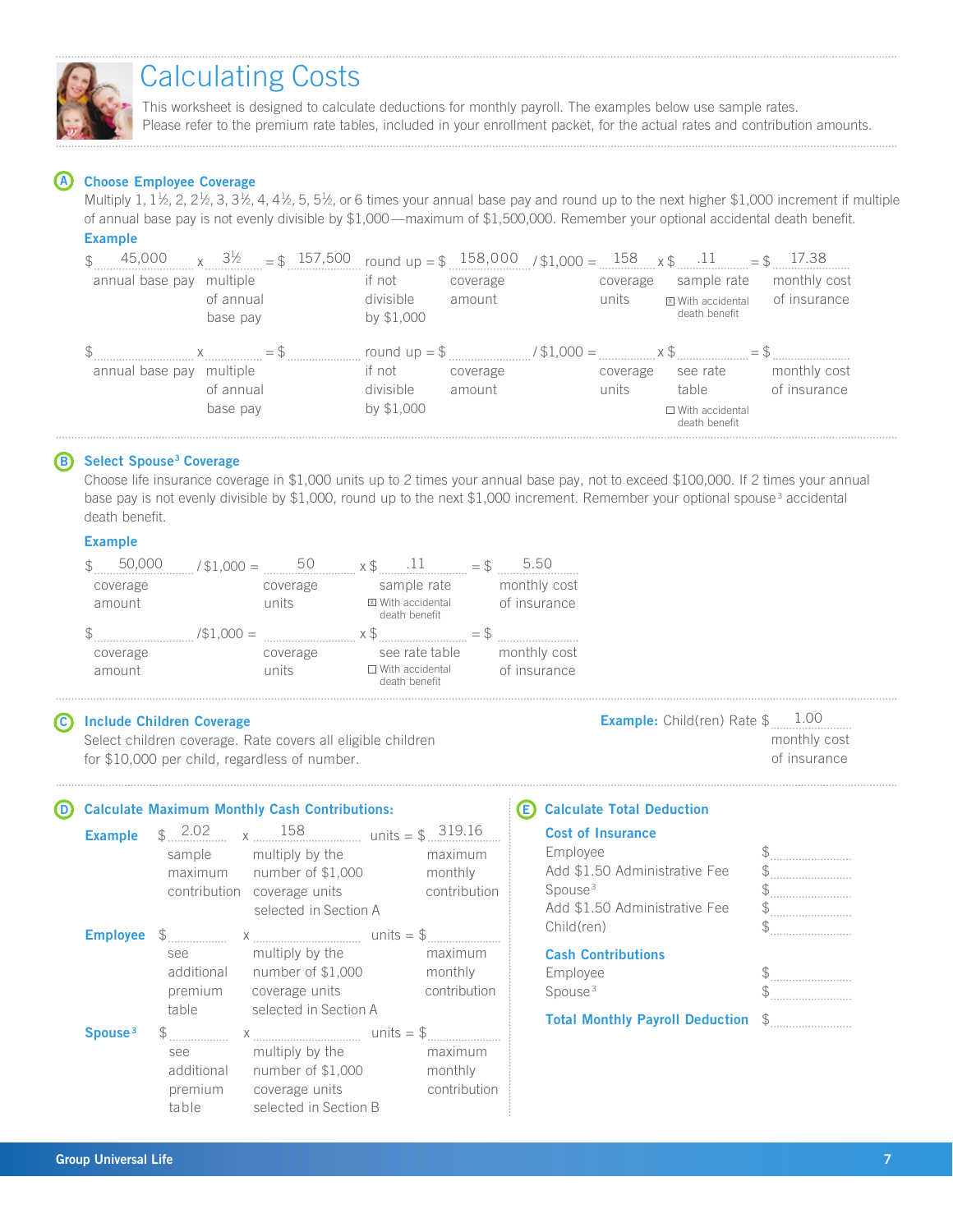## About Your Employer

Your employer is making this opportunity available to you to enroll in the 4 Ever Group Universal Life program. This Group Universal Life program is not intended to be an employer-sponsored welfare benefit plan for the purposes of the Employee Retirement Income Security act of 1974, as amended. Thus while not endorsing the program, your employer does: 1) provide 4 Ever Life Insurance Company, the program underwriter, and Mercer Health & Benefits Administration LLC, the program administrator, with the necessary records and information to verify your qualification for insurance under the program, 2) make payroll deduction of Group Universal Life premium available to you and 3) enable the distribution to you of information provided by 4 Ever Life Insurance Company and Mercer Voluntary Benefits.

## About Your Underwriter

4 Ever Life Insurance Company enhances protection with unique underwriting solutions nationwide for insurance companies, brokers, agents, administrators, employers, employees, and individuals.

With over 60 years' experience in enhancing protection, 4 Ever Life is rated "A-" (Excellent) by A.M. Best and licensed to provide health and life insurance solutions in all 50 states, the District of Columbia, and Puerto Rico.

4 Ever is protection, enhanced.

## About Your Administrator

Mercer Health & Benefits Administration LLC, designs, implements, and manages insurance, risk management, and financial service programs for private clients and sponsoring entities. On behalf of their clients, Mercer Health & Benefits Administration LLC delivers vision, value, convenience, choice, and innovation to consumers worldwide.

With continuous market sourcing and sophisticated, data-driven marketing strategies, Mercer Health & Benefits Administration LLC expands customer access and program utilization, delivering increased revenue opportunities, security, and asset protection to clients and consumers.

Mercer Health & Benefits Administration LLC (Mercer) makes no representations or warranties, expressed or implied, concerning the financial condition or solvency of any insurers. A.M. Best's Ratings are under continuous review and subject to change and/or affirmation. For the latest Best's Ratings and Best's Company Reports (which include Best's Ratings), visit the A.M. Best website at www.ambest.com. See Guide to Best's Ratings for explanation of use and charges. Best's Ratings reproduced herein appear under license from A.M. Best and do not constitute, either expressly or impliedly, an endorsement of Mercer Voluntary Benefits or its recommendations, formulas, criteria or comparisons to any other ratings, rating scales or rating organizations which are published or referenced herein. A.M. Best is not responsible for transcription errors made in presenting Best's Ratings. Best's Ratings are proprietary and may not be reproduced or distributed without the express written permission of A.M. Best Company.

This communication material is not a contract; it is a brief description of the benefits of the program and contains references to concepts that have legal, accounting, and tax implications. If you elect coverage, you will receive a Certificate of Insurance outlining the full terms, conditions, and limitations of your coverage. Our comments are intended to convey our general understanding of applicable provisions, but are not intended as a legal opinion. Since we cannot serve as a tax advisor, we recommend you consult your personal financial advisor. Subsequent developments in the law may impact the benefits described. Please keep this summary of program provisions with your other records. In all cases, the actual insurance policy will govern.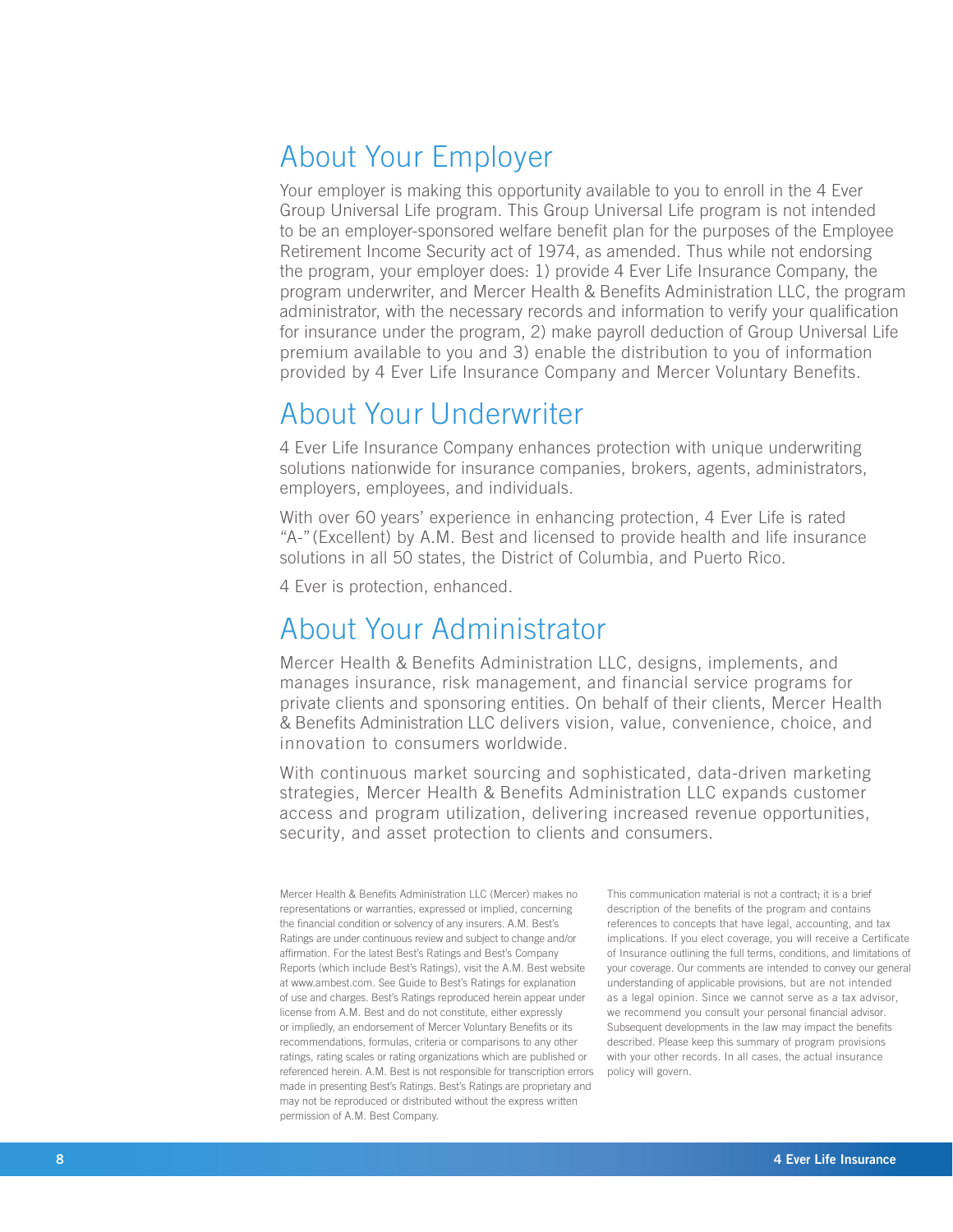## For More Information

Mercer Voluntary Benefits P.O. Box 9122 Des Moines, IA 50306-9122 Tel: 800.621.2358 Fax: 515.365.1520